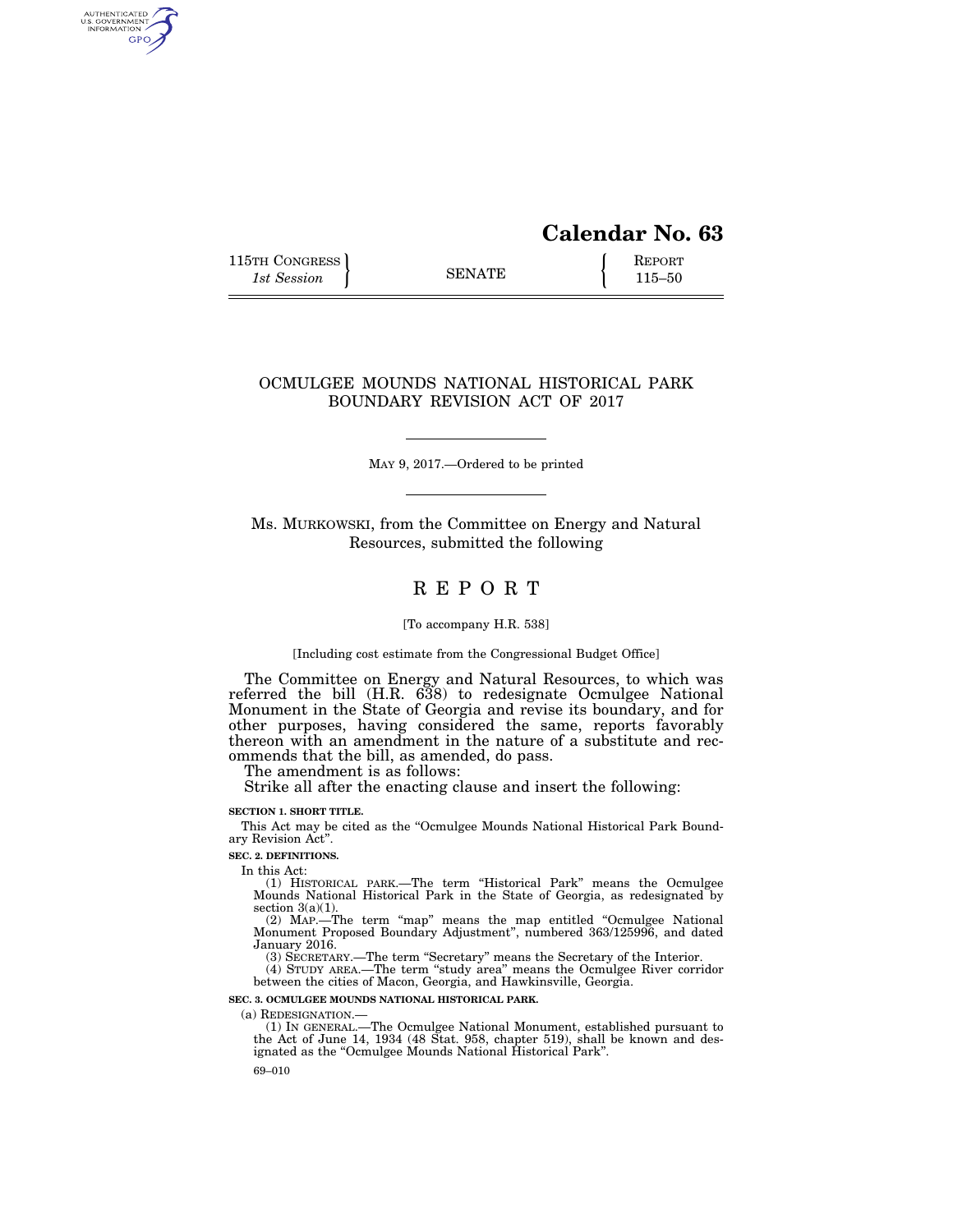(2) REFERENCES.—Any reference in a law, map, regulation, document, paper, or other record of the United States to the "Ocmulgee National Monument" shall be deemed to be a reference to the "Ocmulgee Mounds National Historic Park".<br>(b) BOUNDARY ADJUSTMENT.

(1) IN GENERAL.—The boundary of the Historical Park is revised to include approximately 2,100 acres of land, as generally depicted on the map. (2) AVAILABILITY OF MAP.—The map shall be on file and available for public

inspection in the appropriate offices of the National Park Service.<br>(c) LAND ACQUISITION.—

(1) IN GENERAL.—The Secretary may acquire land and interests in land within the boundaries of the Historical Park by donation, purchase from a willing seller with donated or appropriated funds, or exchange.

(2) LIMITATION.—The Secretary may not acquire by condemnation any land or interest in land within the boundaries of the Historical Park.

(d) ADMINISTRATION.—The Secretary shall administer any land acquired under subsection (c) as part of the Historical Park in accordance with applicable laws (including regulations).

#### **SEC. 4. OCMULGEE RIVER CORRIDOR SPECIAL RESOURCE STUDY.**

(a) IN GENERAL.—The Secretary shall conduct a special resource study of the study area.

(b) CONTENTS.—In conducting the study under subsection (a), the Secretary shall—

(1) evaluate the national significance of the study area;

(2) determine the suitability and feasibility of designating the study area as a unit of the National Park System;

(3) consider other alternatives for preservation, protection, and interpretation of the study area by the Federal Government, State or local government entities, or private and nonprofit organizations;

(4) consult with interested Federal agencies, State or local governmental entities, private and nonprofit organizations, or any other interested individuals; and

(5) identify cost estimates for any Federal acquisition, development, interpretation, operation, and maintenance associated with the alternatives.

(c) APPLICABLE LAW.—The study required under subsection (a) shall be conducted in accordance with section 100507 of title 54, United States Code.

(d) REPORT.—Not later than 3 years after the date on which funds are first made available to carry out the study under subsection (a), the Secretary shall submit to the Committee on Natural Resources of the House of Representatives and the Committee on Energy and Natural Resources of the Senate a report that describes—

(1) the results of the study; and

(2) any conclusions and recommendations of the Secretary.

#### PURPOSE

The purpose of H.R. 538 is to redesignate the Ocmulgee National Monument in the State of Georgia as the Ocmulgee Mounds National Historical Park and to revise its boundary.

#### BACKGROUND AND NEED

Ocmulgee National Monument in Macon, Georgia, was authorized by Congress in 1934 and created by land donations in 1936 to protect Native American antiquities in an area known as the Ocmulgee Old Fields at Macon. The park commemorates Native Americans who first arrived in the area during the Paleo-Indian period hunting Ice Age mammals. Different cultures occupied this land for thousands of years. The Mississippian culture arrived here around A.D. 900, farming the river's floodplain terraces and constructing earthen mounds for their elite. The mounds still remain today for all to see. The National Trust for Historic Preservation has identified the Old Fields as being among the nation's richest archaeological landscapes.

At the time Ocmulgee National Monument was authorized and created in the mid-1930s, the nation was struggling and suffering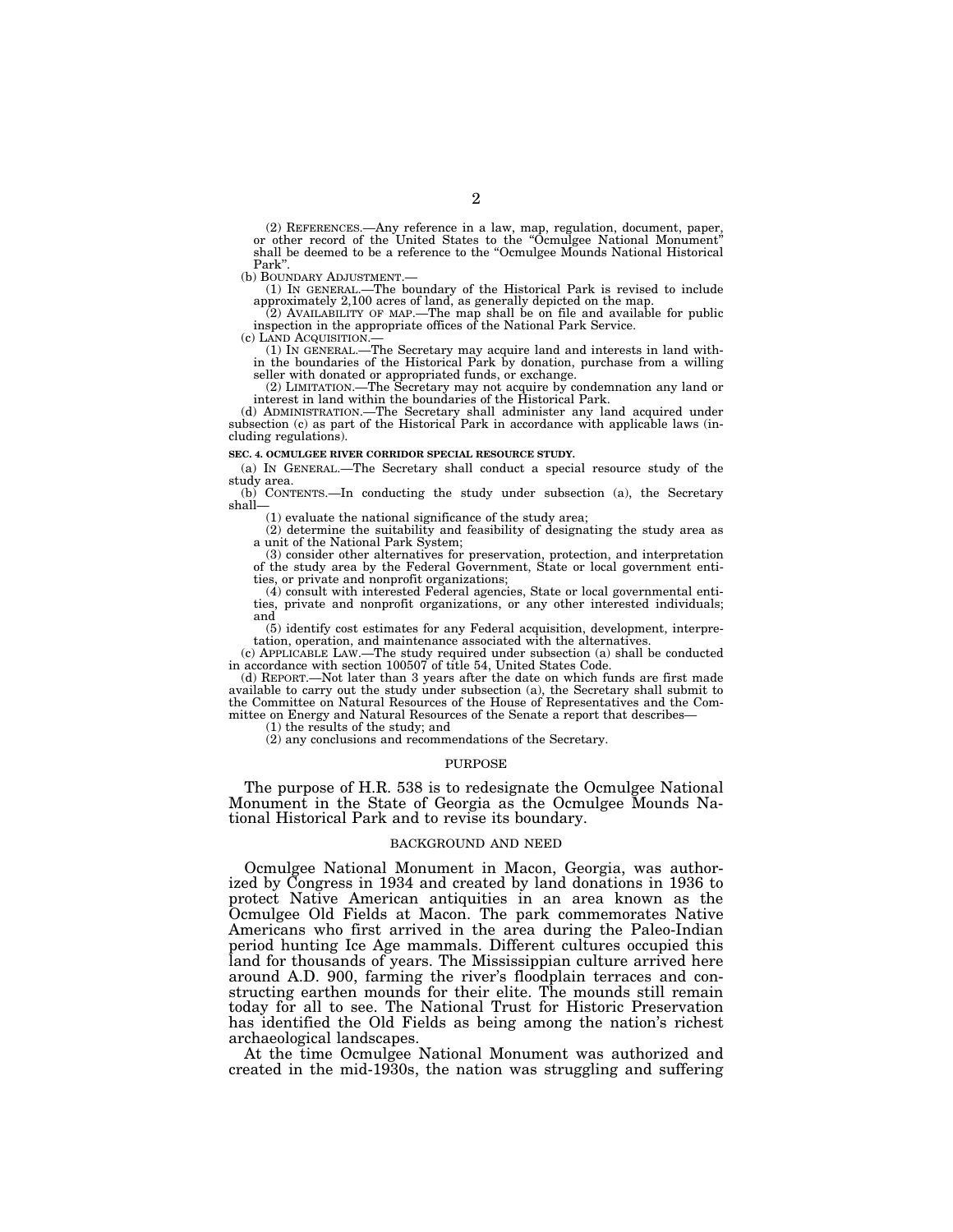under the Great Depression. The deep economic downturn was long-lasting and had an impact on every aspect of human and economic life. The Great Depression also had an effect on Ocmulgee National Monument, as preservation of much of the cultural landscape was not completed, leaving significant portions of the ancient archaeology unprotected.

H.R. 538 is needed to redesignate the Ocmulgee National Monument as the Ocmulgee Mounds National Historical Park and to expand the park boundaries by 2,100 acres to include additional archeologically significant sites.

#### LEGISLATIVE HISTORY

Representatives Sanford Bishop and Austin introduced H.R. 538 on January 13, 2017. On January 30, 2017, H.R. 538 passed the House of Representatives on a vote of 396–8.

On January 12, 2017, similar legislation, S. 135, was introduced by Senators Isakson and Perdue in the Senate.

In the 114th Congress, similar legislation, S. 1696, was introduced by Senators Isakson and Perdue on June 25, 2015. The Subcommittee on National Parks held a hearing on the measure on June 15, 2016. The Committee on Energy and Natural Resources met in open business session on July 13, 2016, and ordered S. 1696 favorably reported as amended (S. Rept. 114–318).

Representatives Sanford Bishop and Austin introduced similar legislation, H.R. 482, in the House of Representatives, on January 22, 2015. H.R. 482 was reported by the Committee on Natural Resources on March 2, 2016 (H. Rept. 114–442), and passed the House of Representatives by voice vote on March 22, 2016.

In the 113th Congress, Representative Bishop introduced H.R. 4991 on June 26, 2014. Senators Isakson and Chambliss introduced similar legislation, S. 2580, on July 10, 2014.

The Committee on Energy and Natural Resources met in open business session on March 30, 2017, and ordered H.R. 538 favorably reported as amended.

#### COMMITTEE RECOMMENDATION

The Senate Committee on Energy and Natural Resources, in open business session on March 30, 2017, by a majority voice vote of a quorum present, recommends that the Senate pass H.R. 538, if amended as described herein.

#### COMMITTEE AMENDMENTS

During its consideration of H.R. 538, the Committee on Energy and Natural Resources adopted an amendment in the nature of a substitute to eliminate buffer zone and land acquisition language and modify special resource study language. The amendment is further described in the section-by-section analysis.

#### SECTION-BY-SECTION ANALYSIS

*Section 1. Short title* 

Section 1 contains the short title.

*Section 2. Definitions* 

Section 2 contains key definitions.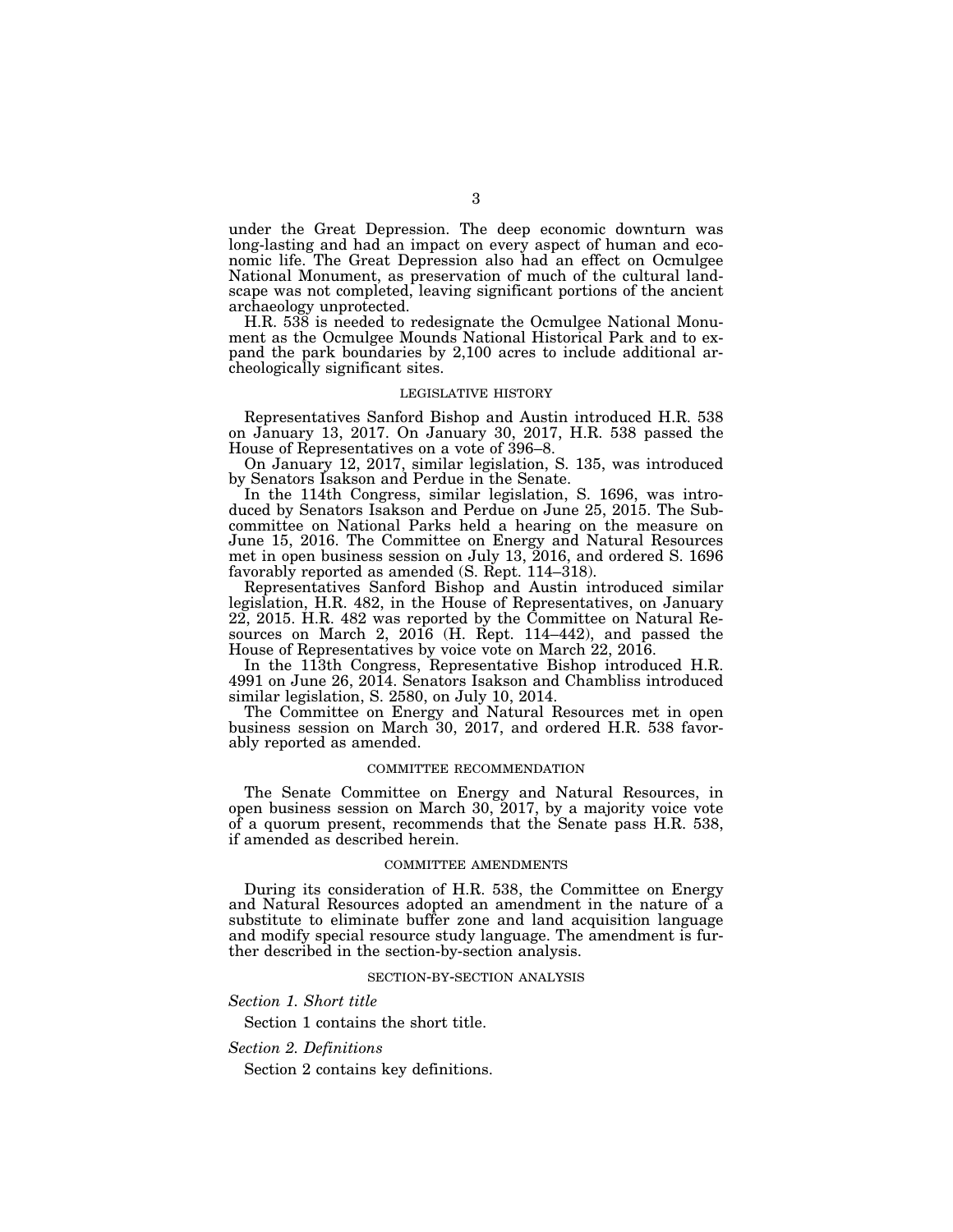### *Section 3. Ocmulgee Mounds National Historical Park*

Section 3(a) redesignates the Ocmulgee National Monument as the Ocmulgee Mounds National Historical Park and requires that any reference in a regulation, law, map, document, paper, or other record of the United States to Ocmulgee National Monument be deemed to be a reference to Ocmulgee Mounds National Historical Park.

Subsection (b)(1) revises the boundary to include approximately  $2,100$  additional acres of land. Subsection  $(b)(2)$  directs the map to be on file in appropriate National Park Service (NPS) offices and available for public inspection.

Subsection  $(c)(1)$  authorizes the Secretary to acquire land or interests in land within the boundary of the Historical Park by donation, purchase from a willing seller with donated or appropriate funds, or exchange.

Subsection (c)(2) prohibits acquisition of land and interest in land by condemnation.

Subsection (d) designates the Secretary to administer any acquired land in accordance with applicable laws and regulations.

#### *Section 4. Ocmulgee River Corridor Special Resource Study*

Subsections (a) and (b) of section 4 direct the Secretary to conduct a special resource study of the Ocmulgee River corridor between the cities of Macon, Georgia, and Hawkinsville, Georgia to determine the national significance of the study area; the suitability and feasibility of designating the land in the study area to the National Park System; and the methods and means for interpretation and protection of the study area by the NPS, other Federal, State, or local government entities, or private or nonprofit organizations.

Subsection (c) requires the study to be conducted in accordance with applicable law.

Subsection (d) directs the Secretary to submit a report on the study, including any recommendations, to the House Committee on Natural Resources and the Senate Committee on Energy and Natural Resources within three years after the funds are made available to carry out the study.

### COST AND BUDGETARY CONSIDERATIONS

The following estimate of costs of this measure has been provided by the Congressional Budget Office:

H.R. 538 would redesignate the Ocmulgee National Monument in Georgia as the Ocmulgee Mounds National Historical Park, authorize the expansion of the newly designated park's boundaries, and authorize a special resource study of the Ocmulgee River corridor.

The legislation stipulates that the National Park Service (NPS) may acquire approximately 2,100 acres of additional land through a donation, with donated funds, with appropriated amounts, or through a land exchange. Based on recent sale prices of comparable tracts of land in the areas where land would be purchased, and information from the NPS, CBO estimates that the cost to acquire and administer the land would be about \$2 million over the 2018– 2022 period, assuming the land was acquired with appropriated funds over the next five years. Total costs would depend on the av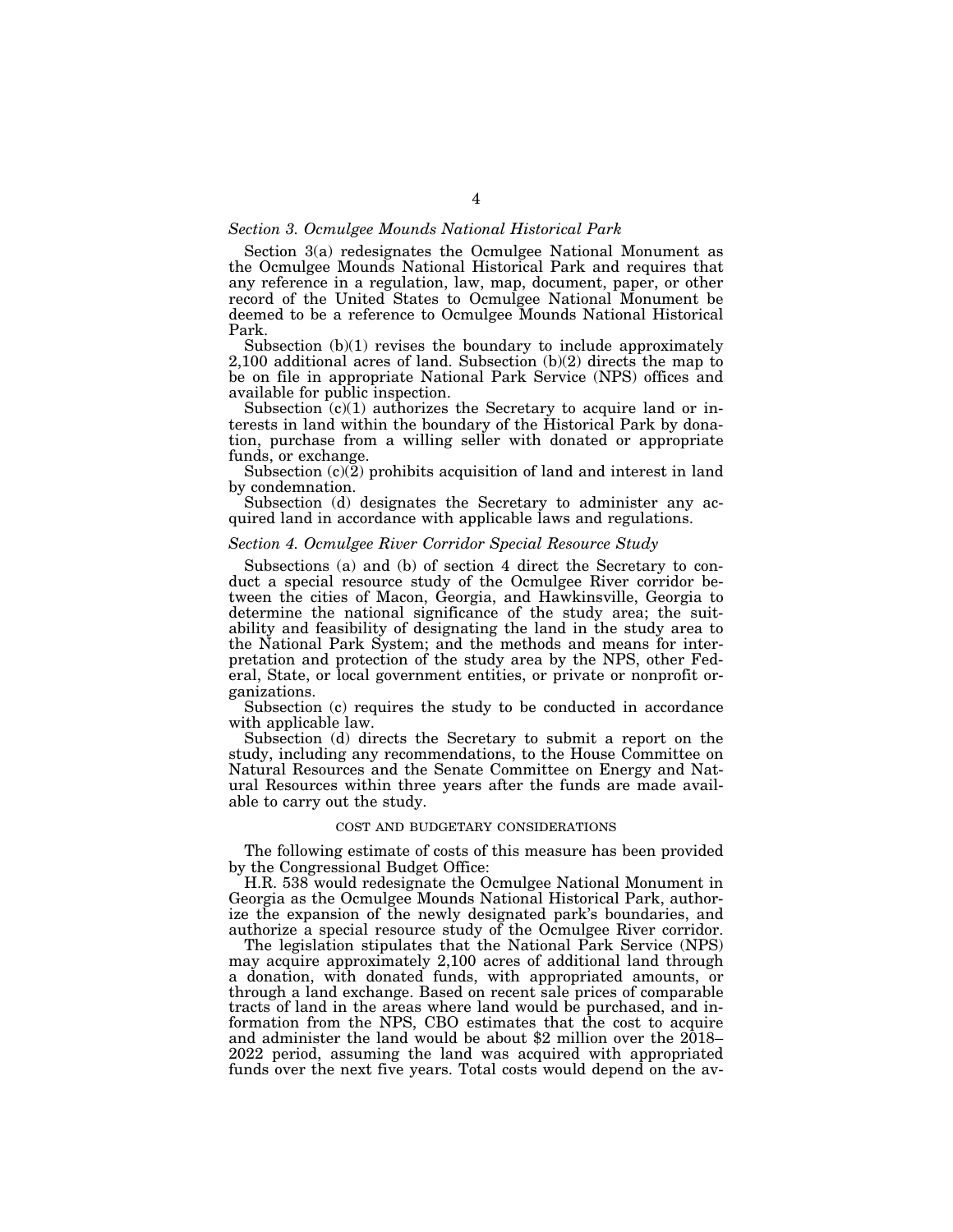erage price per acre which, according to local property sales records, could range from \$500 per acre to \$1,500 per acre. Based on information from the NPS, CBO estimates that developing the resource study would have an insignificant cost.

Enacting H.R. 538 would not affect direct spending or revenues; therefore, pay-as-you-go procedures do not apply. CBO estimates that enacting H.R. 538 would not increase net direct spending or on-budget deficits in any of the four consecutive 10-year periods beginning in 2028.

H.R. 538 contains no intergovernmental or private-sector mandates as defined in the Unfunded Mandates Reform Act and would impose no costs on state, local, or tribal governments.

The CBO staff contact for this estimate is Jon Sperl. The estimate was approved by H. Samuel Papenfuss, Deputy Director for Budget Analysis.

#### REGULATORY IMPACT EVALUATION

In compliance with paragraph 11(b) of rule XXVI of the Standing Rules of the Senate, the Committee makes the following evaluation of the regulatory impact which would be incurred in carrying out H.R. 538. The bill is not a regulatory measure in the sense of imposing Government-established standards or significant economic responsibilities on private individuals and businesses.

No personal information would be collected in administering the program. Therefore, there would be no impact on personal privacy.

Little, if any, additional paperwork would result from the enactment of H.R. 538, as ordered reported.

#### CONGRESSIONALLY DIRECTED SPENDING

H.R. 538, as ordered reported, does not contain any congressionally directed spending items, limited tax benefits, or limited tariff benefits as defined in rule XLIV of the Standing Rules of the Senate.

#### EXECUTIVE COMMUNICATIONS

Because H.R. 538 is similar to legislation considered by the Committee in the 114th Congress, the Committee did not request Executive Agency views. The testimony provided by the National Park Service at the hearing before the Subcommittee on National Parks on June 15, 2016, follows:

STATEMENT OF DR. STEPHANIE TOOTHMAN, ASSOCIATE DI-RECTOR, CULTURAL RESOURCES, PARTNERSHIPS AND SCIENCE, NATIONAL PARK SERVICE, U.S. DEPARTMENT OF THE INTERIOR

Mr. Chairman and members of the subcommittee, thank you for the opportunity to present the Department of the Interior's testimony regarding H.R. 482 and S. 1696, bills to redesignate Ocmulgee National Monument in the State of Georgia and revise its boundary, and for other purposes.

The Department supports S. 1696 and would support H.R. 482 if amended in accordance with this testimony. This legislation has three components: it would redesignate the national monument, expand the monument's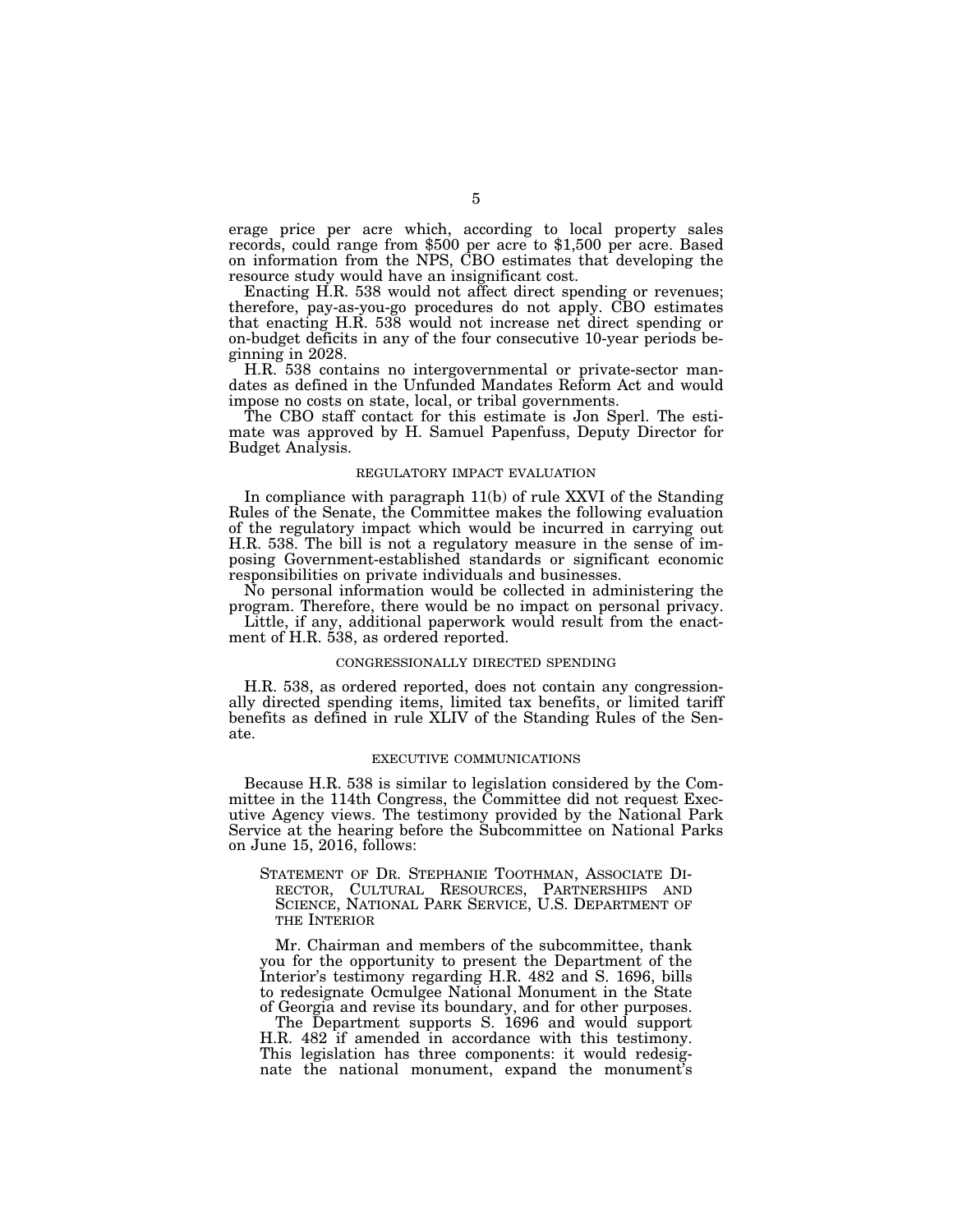boundaries, and authorize a special resource study of the Ocmulgee River corridor in Georgia from Macon to Hawkinsville. With respect to the special resource study, the Department feels that priority should be given to the 24 previously authorized studies for potential units of the National Park System, potential new National Heritage Areas, and potential additions to the National Trails System and National Wild and Scenic River System that have not yet been transmitted to Congress.

Ocmulgee National Monument, authorized by Congress in 1934 and established by Presidential proclamation in 1936 after the purchase of lands by local citizens, encompasses 701 acres in two separate units. The Main Unit (656 acres), includes seven prehistoric mounds, a funeral mound, a reconstructed earth lodge, prehistoric trenches, and numerous archeological features. This unit also includes the site of a British colonial trading post dating to 1690 (which the Creek Indians frequented), the historic Dunlap House, an Art Moderne visitor center, Civil War earthworks, substantial urban green space, six miles of hiking trails, and a picnic area. The smaller Lamar Mounds Unit (45 acres), named for a Late Mississippian agricultural society, is located about two and one-half miles southeast of the Main Unit. Both sites are part of a larger archeological area known as the Ocmulgee Old Fields.

In 1999, the Ocmulgee Old Fields was listed on the National Register of Historic Places as a ''traditional cultural property,'' the first location in the eastern United States to receive this designation. The monument and surrounding area is the site of one of the largest archeological investigations in North American history. The investigation and recovery of artifacts and information in this area was instrumental in the development of scientific archeology. The traditional cultural property extends well beyond the current boundaries of the monument to encompass areas traditionally associated with the cultural beliefs and practices of the Muscogee (Creek) Nation and related tribes.

#### REDESIGNATION

H.R. 482 and S. 1696 would redesignate Ocmulgee National Monument as ''Ocmulgee Mounds National Historical Park'', a more appropriate name for the site. For generations, Middle Georgians have known Ocmulgee National Monument simply as ''the Indian mounds.'' The addition of the word ''mounds'' to the name would not only clarify the identity of the site for residents of the region, it would also give all potential visitors a better idea of the principal resource of the site. In addition, the title ''National Historical Park'' recognizes the complexity of the site and the fact that it is much more than a collection of Indian mounds. The proposed title also provides better identification of the site as a unit of the National Park System.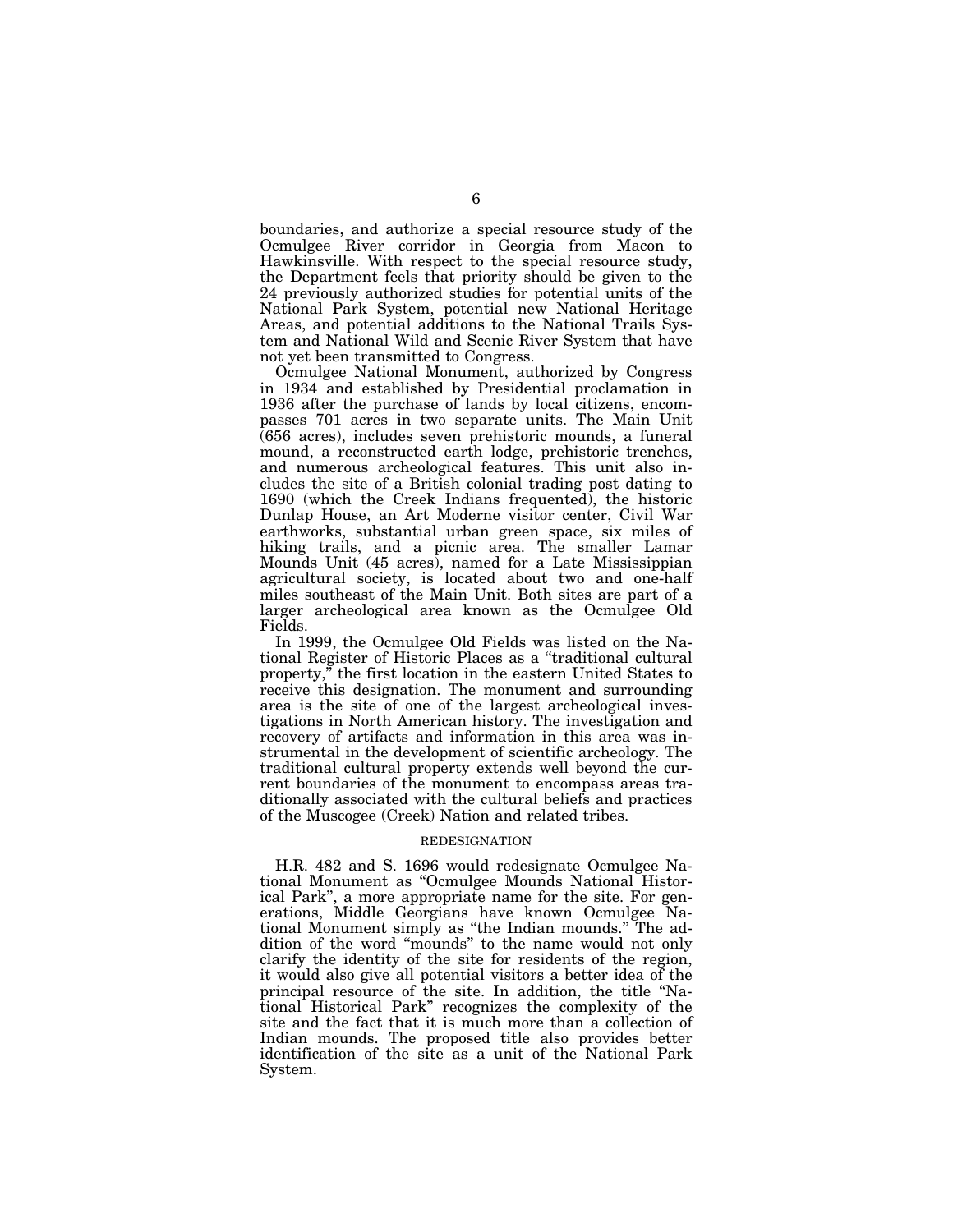### BOUNDARY ADJUSTMENT

H.R. 482 and S. 1696 would also expand the boundary of the Ocmulgee National Monument consistent with the preferred alternative of a boundary study the National Park Service completed in 2014. The study evaluated lands that were part of the Ocmulgee Old Fields and found that approximately 2,100 acres of these lands were suitable and feasible for inclusion in the monument. These additional lands would link Ocmulgee's Main Unit and the Lamar Unit and create a contiguous park unit of approximately 2,800 acres.

Of the 2,100 acres proposed for inclusion in the monument, approximately 707 acres (34% of expansion area) would likely be acquired by donation. The remaining lands, approximately 1,350 acres (66% of expansion area) would likely be acquired through purchase from willing sellers. Based on tax assessments, the value of the private tracts that would be purchased is just under \$2 million, but actual acquisition costs could be higher. Costs would eventually be incurred to demolish non-historic structures. Some relatively low-cost improvements for recreational enhancement are anticipated, such as trailhead kiosks, maintenance of old roadbeds for biking/hiking trails, and installation of canoe launching facilities. Funding for these activities would be subject to the availability of appropriations.

The proposed boundary expansion enjoys strong community support. Resolutions in favor of the expansion have been passed by the Board of Commissioners of Wilkinson County, the Macon-Bibb County Commission, the Historic Macon Foundation, Inc., the Georgia Small Business Lender Board of Directors, and the Hawkinsville-Pulaski County Chamber of Commerce. Other organizations and governmental entities have also expressed support for the expansion, including Altamaha River Keeper, the Georgia Conservancy, Main Street Macon, New Town Macon, the Macon Chamber of Commerce, the Middle Georgia Regional Commission Council, the Macon-Bibb County Convention and Visitors Bureau, the Mayor and City Council for the City of Perry, the Georgia River Network, the National Trust for Historic Preservation, Save our Rivers INC. and the Macon-Bibb County Urban Development Authority.

#### SPECIAL RESOURCE STUDY

H.R. 482 and S. 1696 would also authorize the Secretary to conduct a special resource study of the Ocmulgee River corridor between Macon and Hawkinsville, a distance of about 50 miles and an area encompassing approximately 70,000 acres. Although the study area would be contiguous with Ocmulgee National Monument, the size of the area and the complexity of resources warrant the authorization of a special resource study, rather than another boundary study. The study area would encompass a patchwork of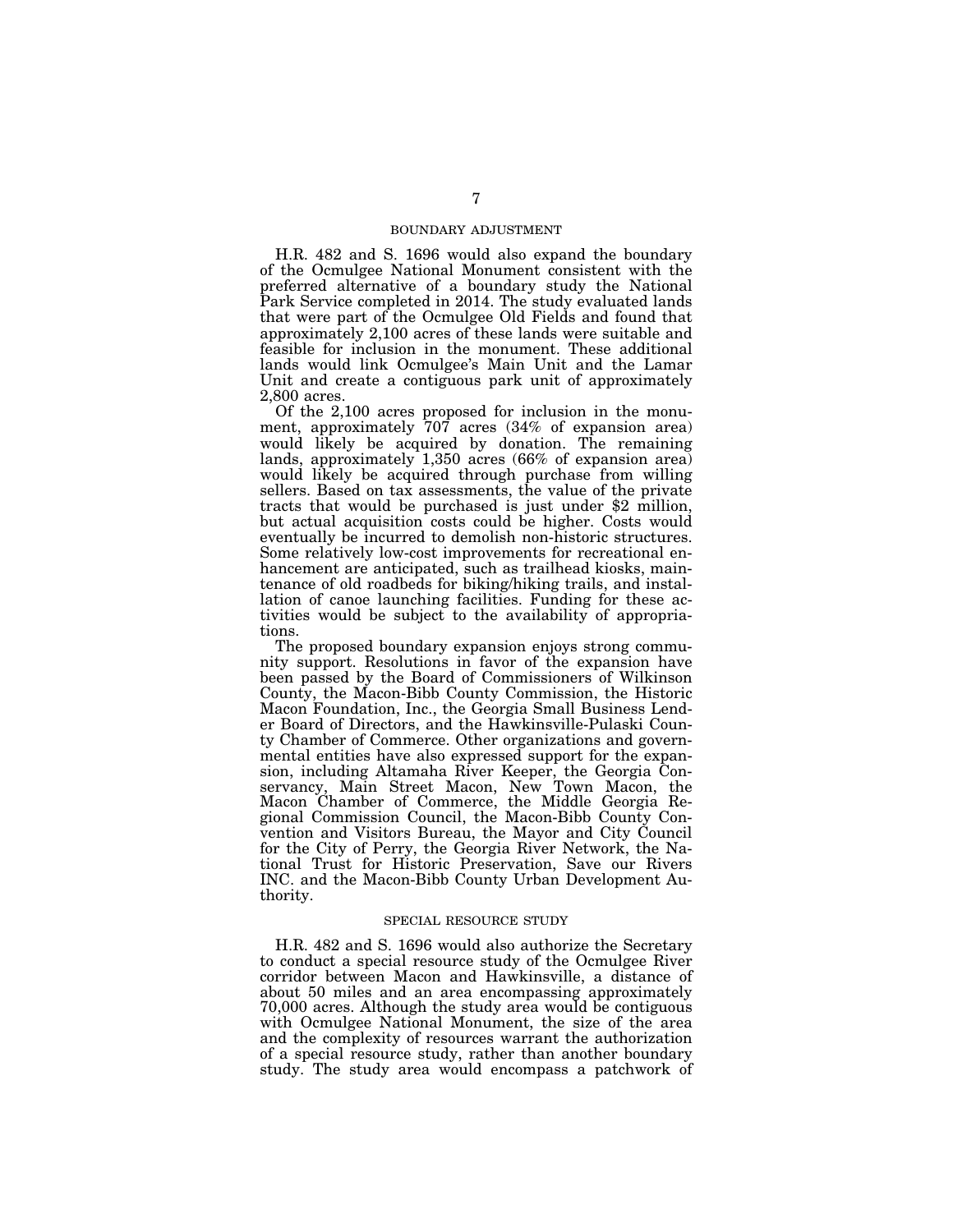privately and publicly owned land, including the Bond Swamp National Wildlife Refuge and two State of Georgia wildlife management areas. It would also include much of the Ocmulgee Old Fields Traditional Cultural Property not already included in the national monument or the proposed expansion of the monument. We estimate that this study would cost approximately \$350,000 to \$500,000. Funding for this proposed study would need to be allocated from the set amount of funding that Congress appropriates for all special resource studies.

The Department supports S. 1696 as introduced and would support H.R.  $482$  as passed by the House if amended to conform to the language in S. 1696. As passed by the House, H.R. 482 makes the establishment of the expanded boundary subject to the written consent of the owners of properties that would be included within the new boundary. This places landowners, rather than Congress or the Administration, in the position of determining the boundary of a federal park, which we believe is inappropriate. This provision has the potential to create legal and practical confusion over the boundary since it is possible that a landowner could give consent, then change his or her mind and withdraw consent or convey the property to another owner who withdraws consent. If the intent of this language is to ensure that no land is included within the park boundary without the consent of the landowner, we recommend amending the bill to provide that the park boundary shall not be adjusted unless and until a specified property is acquired for the park. By waiting to include land in the boundary until it is acquired by the federal government, this approach avoids entirely the potential problems we see with the approach used in the House bill. Our recommended approach has precedent in other park laws.

H.R. 482 allows land acquisition by donation or exchange only, not purchase. At this time, only about one third of the land in the proposed boundary adjustment area is anticipated to be donated. We support allowing the purchase from a willing seller with donated or appropriated funds, as provided by S. 1696. This language would also render unnecessary the prohibition on condemnation included in H.R. 482.

H.R. 482 also includes language that says that an activity outside the boundary shall not be precluded because it can be heard or seen inside the park boundary. The Department has concerns about this language. It is misleading, as it suggests that the NPS may have authority to preclude activities outside the boundaries, which it does not. Of even greater concern, however, is that the language could discourage park managers from addressing threats to park resources from external sources. Even though the NPS does not control what happens outside of its boundaries, park managers have a responsibility under the NPS Organic Act and other laws to work with owners of properties outside of park boundaries to resolve problems that